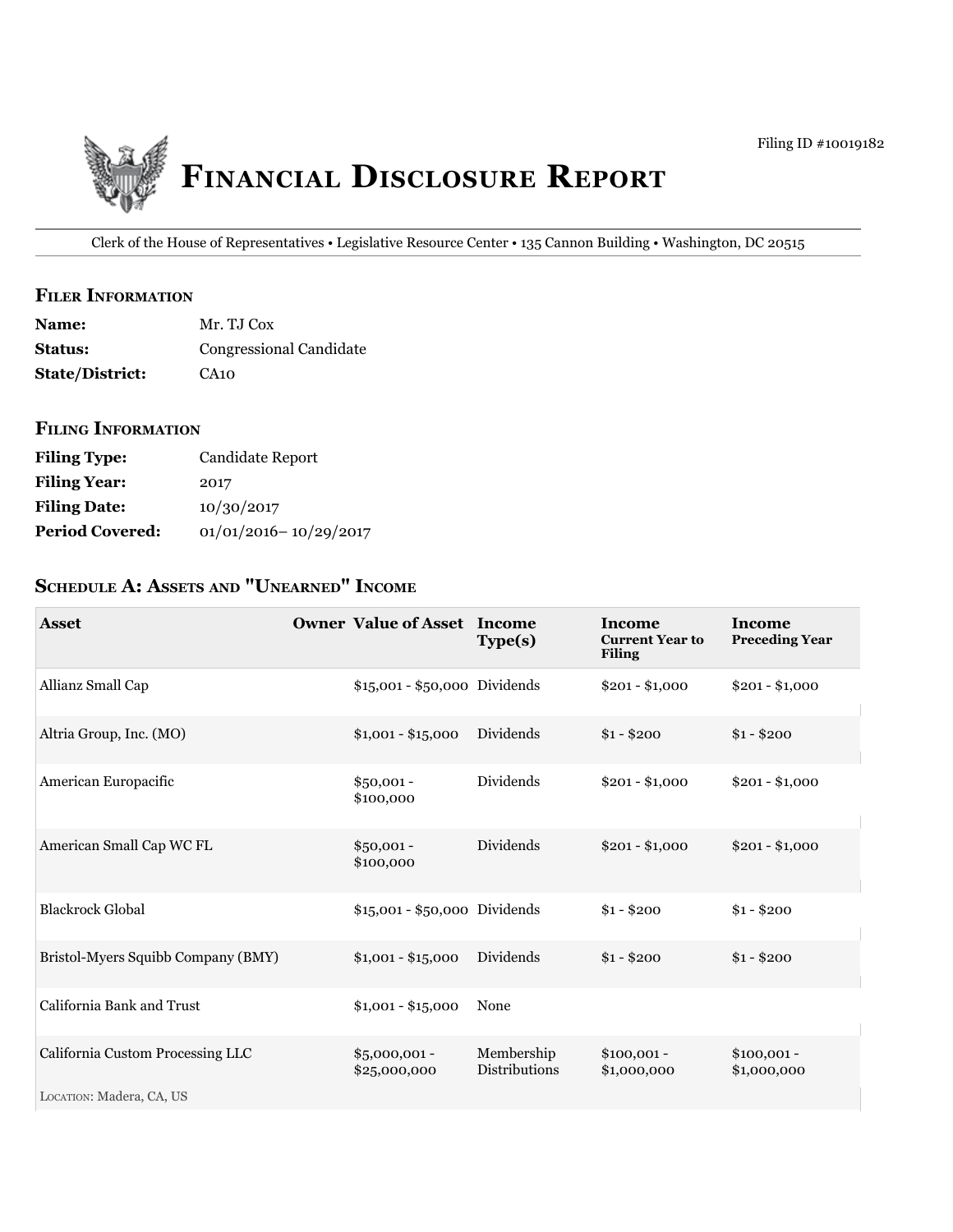| <b>Asset</b>                                                                                         | <b>Owner Value of Asset Income</b> | Type(s)                     | Income<br><b>Current Year to</b><br><b>Filing</b> | Income<br><b>Preceding Year</b> |
|------------------------------------------------------------------------------------------------------|------------------------------------|-----------------------------|---------------------------------------------------|---------------------------------|
| DESCRIPTION: Nut processing business, Membership Distributions                                       |                                    |                             |                                                   |                                 |
| Central Valley NMTC Fund LLC                                                                         | $$1,000,001 -$<br>\$5,000,000      | Distributions               | $$50,001 -$<br>\$100,000                          | $$50,001 -$<br>\$100,000        |
| LOCATION: Fresno, CA, US<br>DESCRIPTION: Community Development Investments, Membership Distributions |                                    |                             |                                                   |                                 |
| Chesty's Nutz                                                                                        | $$1,001 - $15,000$                 | None                        |                                                   |                                 |
| LOCATION: Manteca, CA, US<br>DESCRIPTION: Branded Health/Snack Food                                  |                                    |                             |                                                   |                                 |
| CMSS II LP                                                                                           | \$500,001 -<br>\$1,000,000         | Membership<br>Distributions | None                                              | None                            |
| LOCATION: Fresno, CA, US<br><b>DESCRIPTION: Property Development Entity</b>                          |                                    |                             |                                                   |                                 |
| <b>CMSS Properties LLC</b>                                                                           | \$5,000,001 -<br>\$25,000,000      | Rent                        | $$100,001 -$<br>\$1,000,000                       | None                            |
| LOCATION: Madera, CA, US<br>DESCRIPTION: Property Development Entity                                 |                                    |                             |                                                   |                                 |
| Cool Steam Pastuerization LLC                                                                        | \$500,001 -<br>\$1,000,000         | None                        |                                                   |                                 |
| LOCATION: Madera, CA, US<br>DESCRIPTION: Organic nut pasteurizing                                    |                                    |                             |                                                   |                                 |
| Deutsch Croc Equity                                                                                  | $$50,001 -$<br>\$100,000           | Dividends                   | $$201 - $1,000$                                   | $$201 - $1,000$                 |
| Fidelity ContraFund                                                                                  | \$15,001 - \$50,000 Dividends      |                             | $$1 - $200$                                       | $$1 - $200$                     |
| Fort Washington Financial<br>LOCATION: CA                                                            | \$15,001 - \$50,000 None           |                             |                                                   |                                 |
| Fresno First Bank                                                                                    | \$500,001 -<br>\$1,000,000         | Interest                    | $$201 - $1,000$                                   | $$1 - $200$                     |
| Harbor Capital Appreciation                                                                          | \$15,001 - \$50,000 Dividends      |                             | $$1 - $200$                                       | $$1 - $200$                     |
| Investco Charter A                                                                                   | \$15,001 - \$50,000 Dividends      |                             | $$201 - $1,000$                                   | $$201 - $1,000$                 |
| iShare Russell Midcap                                                                                | $$1,001 - $15,000$                 | Dividends                   | $$1 - $200$                                       | $$1 - $200$                     |
| Kraft Foods Group, Inc. (KRFT)                                                                       | $$1,001 - $15,000$                 | Dividends                   | $$1 - $200$                                       | $$1 - $200$                     |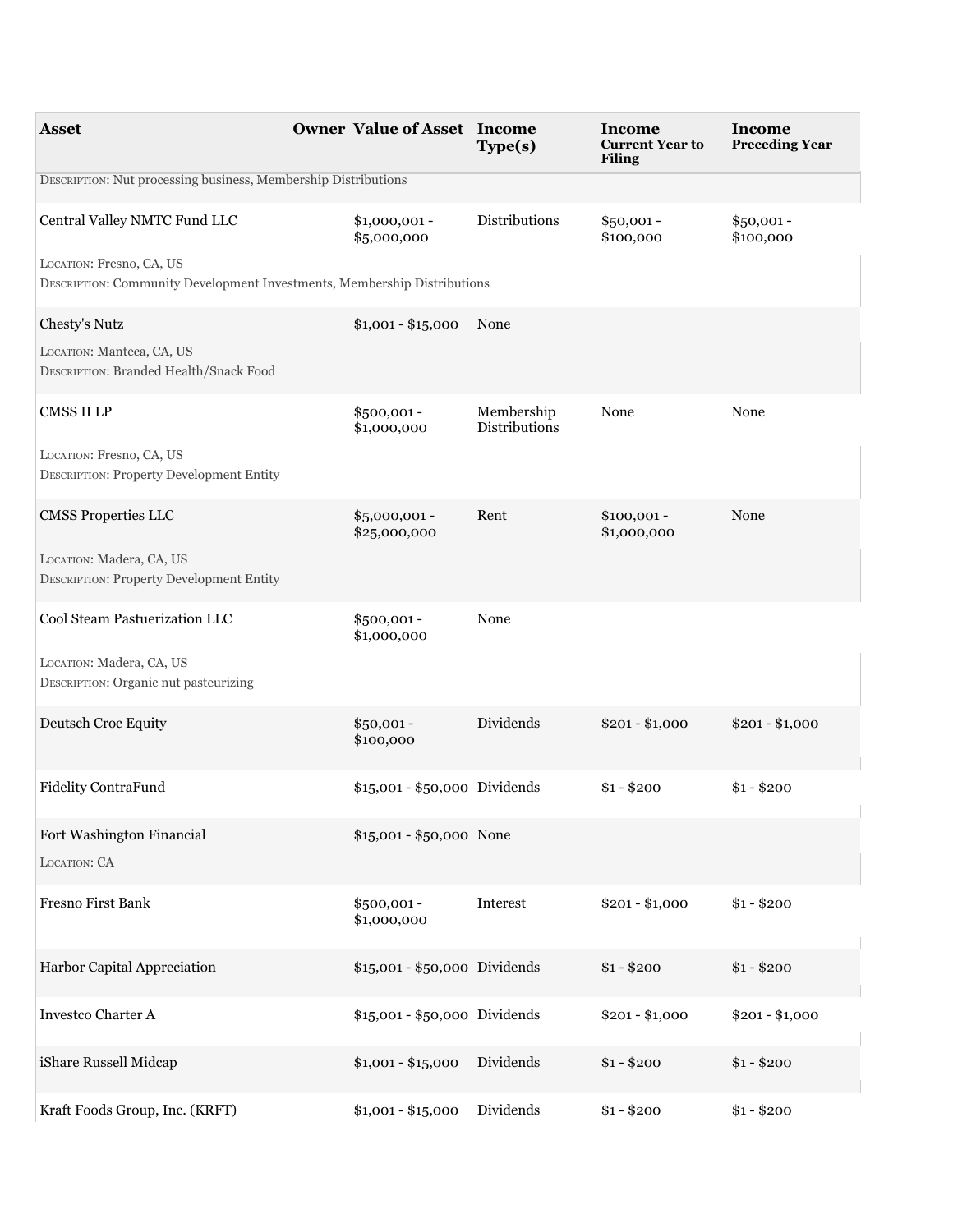| <b>Asset</b>                                                                                         | <b>Owner Value of Asset Income</b> | Type(s)                     | Income<br><b>Current Year to</b><br><b>Filing</b> | Income<br><b>Preceding Year</b> |
|------------------------------------------------------------------------------------------------------|------------------------------------|-----------------------------|---------------------------------------------------|---------------------------------|
| Loan to Campaign                                                                                     | $$50,001 -$<br>\$100,000           | None                        |                                                   |                                 |
| Metro West Total Return                                                                              | \$15,001 - \$50,000 Dividends      |                             | $$1,001 - $2,500$                                 | $$1,001 - $2,500$               |
| <b>MFS Value Class A</b>                                                                             | \$15,001 - \$50,000 Dividends      |                             | $$1,001 - $2,500$                                 | $$201 - $1,000$                 |
| MJTJ LLC<br>LOCATION: Fresno, CA, US                                                                 | \$500,001 -<br>\$1,000,000         | ${\rm GMP}$                 | $$50,001 -$<br>\$100,000                          | $$50,001 -$<br>\$100,000        |
| DESCRIPTION: Guaranteed Member Payments                                                              |                                    |                             |                                                   |                                 |
| Mondelez International, Inc. - Class A<br>(MDLZ)                                                     | $$1,001 - $15,000$                 | Dividends                   | $$1 - $200$                                       | $$1 - $200$                     |
| PAAMG Profit Sharing Plan                                                                            | $$250,001 -$<br>\$500,000          | None                        |                                                   |                                 |
| Rental Property Bethesda, MD                                                                         | $$1,000,001$ -<br>\$5,000,000      | Rent                        | \$15,001 - \$50,000 None                          |                                 |
| LOCATION: Montgomery, MD, US                                                                         |                                    |                             |                                                   |                                 |
| Sequoia Care LP                                                                                      | \$500,001 -<br>\$1,000,000         | None                        |                                                   |                                 |
| LOCATION: Fresno, CA, US<br><b>DESCRIPTION: Property Development Entity</b>                          |                                    |                             |                                                   |                                 |
| Sierra Meadows Senior Living LLC                                                                     | $$500,001 -$<br>\$1,000,000        | Membership<br>Distributions | $$50,001 -$<br>\$100,000                          | $$100,001 -$<br>\$1,000,000     |
| LOCATION: Fresno, CA, US<br>DESCRIPTION: Seniors Assisted Living Community, Membership Distributions |                                    |                             |                                                   |                                 |
| Templeton Global Bond                                                                                | \$15,001 - \$50,000 Dividends      |                             | $$201 - $1,000$                                   | $$201 - $1,000$                 |
| Templeton World                                                                                      | \$15,001 - \$50,000 Dividends      |                             | $$201 - $1,000$                                   | $$201 - $1,000$                 |
| Thornburg Ltd Income                                                                                 | \$15,001 - \$50,000 Dividends      |                             | $$201 - $1,000$                                   | $$201 - $1,000$                 |
| Vanguard Index                                                                                       | $$50,001 -$<br>\$100,000           | Dividends                   | $$201 - $1,000$                                   | $$201 - $1,000$                 |
| Wells Fargo                                                                                          | $$1,001 - $15,000$                 | None                        |                                                   |                                 |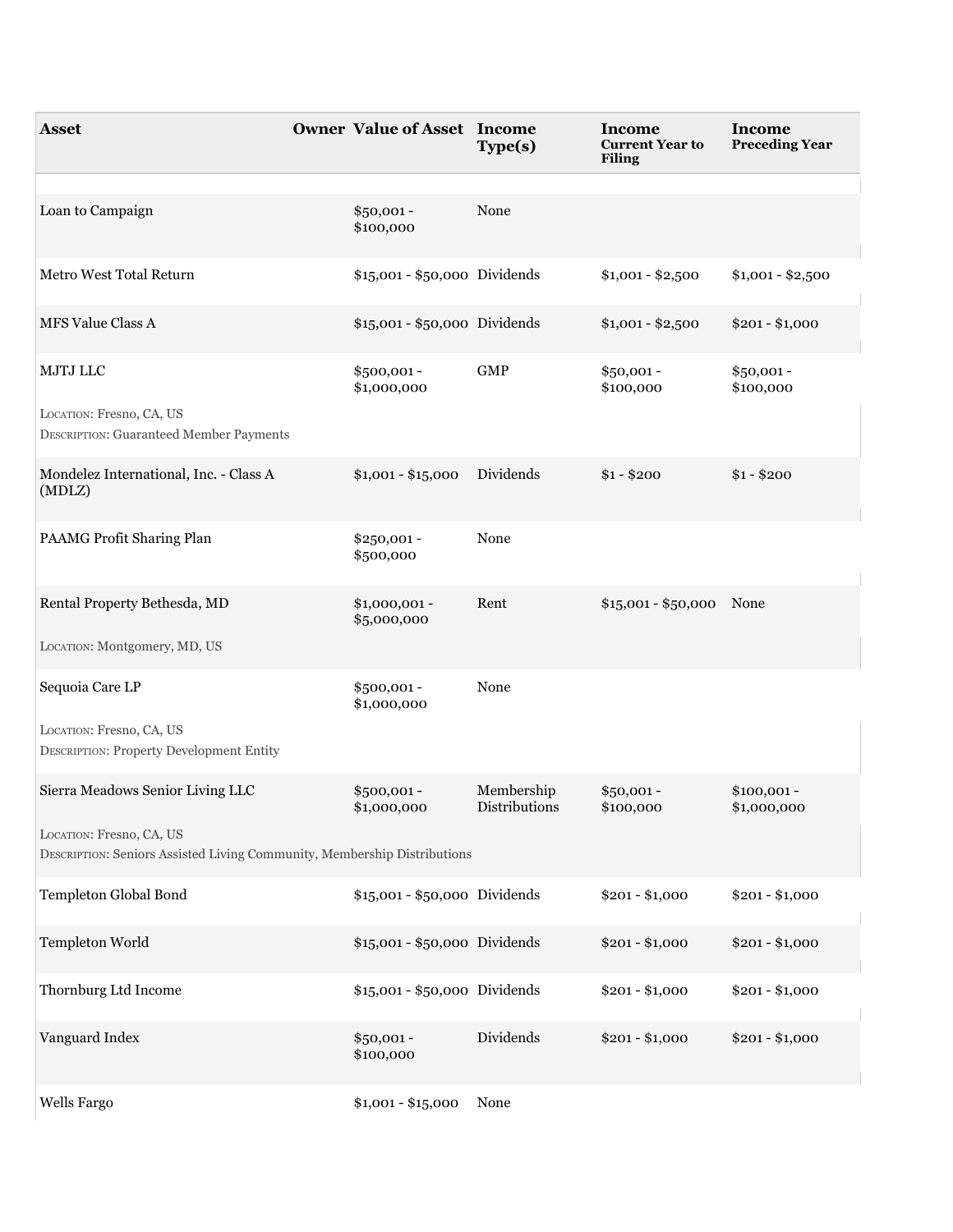### **ScheDule c: earNeD iNcOme**

| <b>Source</b>                | <b>Type</b> | Amount<br><b>Current Year to</b><br><b>Filing</b> | Amount<br><b>Preceding Year</b> |
|------------------------------|-------------|---------------------------------------------------|---------------------------------|
| Central Valley NMTC Fund LLC | Salary      | \$140,000.00                                      | \$200,000.00                    |

### **ScheDule D: liabilitieS**

| <b>Owner Creditor</b>    | Date Incurred Type |                                                   | <b>Amount of</b><br>Liability  |
|--------------------------|--------------------|---------------------------------------------------|--------------------------------|
| <b>Fresno First Bank</b> | November 2016      | Mortgage on 3211 Aviation Dr, Madera<br><b>CA</b> | $$5,000,001 -$<br>\$25,000,000 |
| US Bank                  | July 2016          | Mortgage on Bethesda, MD rental<br>property       | $$500,001 -$<br>\$1,000,000    |
| <b>TCF Bank</b>          | <b>July 2016</b>   | HELOC secured by Bethesda, MD rental<br>property  | $$100,001 -$<br>\$250,000      |
| <b>Granite State</b>     | 1997-1999          | Student Loans                                     | $$15,001 - $50,000$            |
| <b>Bank of America</b>   | 2017               | <b>Credit Card Charges</b>                        | $$15,001 - $50,000$            |

## **ScheDule e: POSitiONS**

| <b>Position</b> | <b>Name of Organization</b>      |
|-----------------|----------------------------------|
| President/COO   | Central Valley NMTC Fund LLC     |
| Manager         | Sierra Meadows Senior Living LLC |
| Manager         | California Custom Processing LLC |
| Manager         | Cool Steam Pasteurization LLC    |
| Manager         | Central Valley NMTC Sub I, LLC   |
| Manager         | Central Valley NMTC Sub II, LLC  |
| Manager         | Central Valley NMTC Sub III, LLC |
| Manager         | Central Valley NMTC Sub IV, LLC  |
| Manager         | Central Valley NMTC Sub V, LLC   |
| Manager         | Central Valley NMTC Sub VI, LLC  |